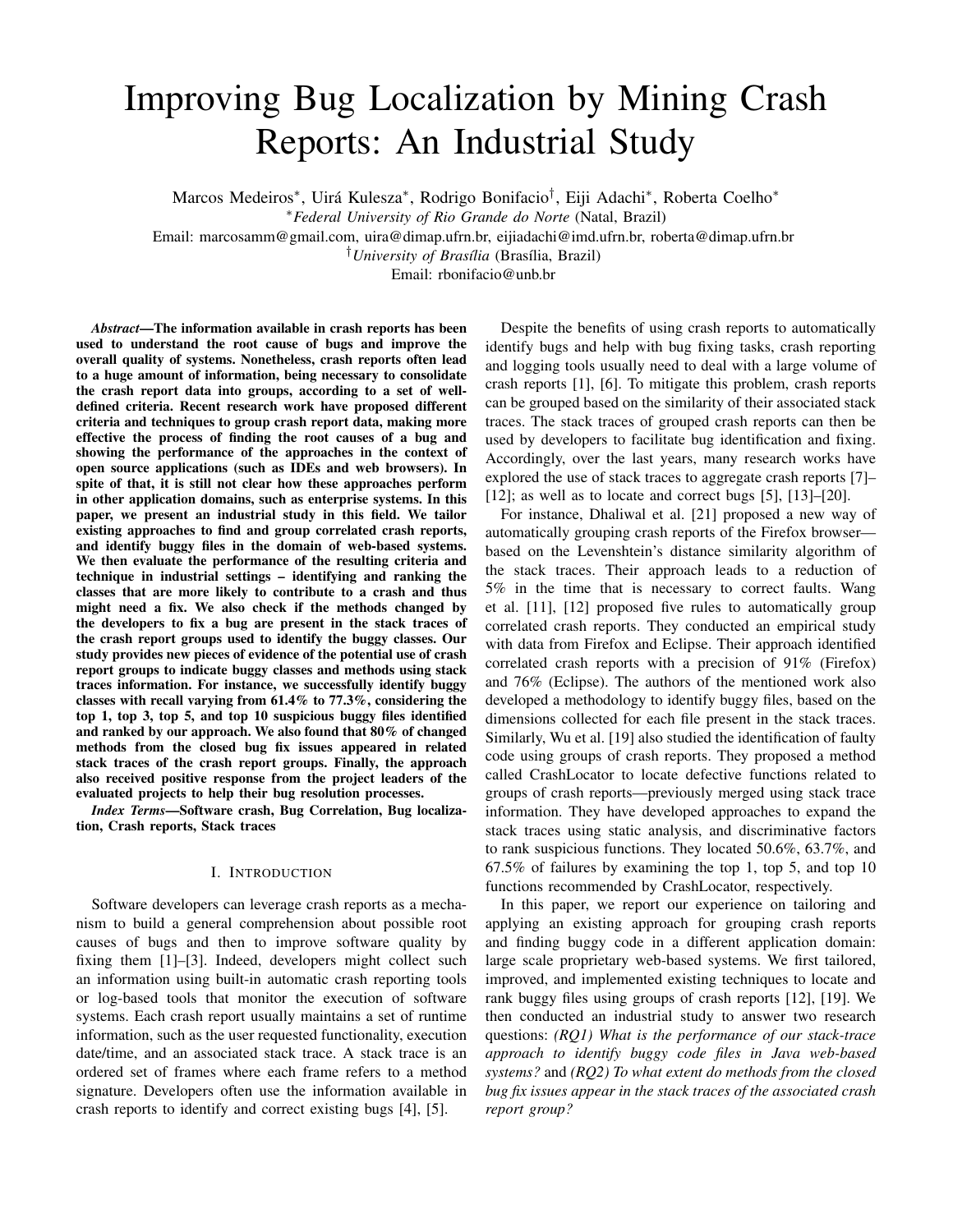Regarding the first research question—involving a coarsegrained (files) perspective, after analyzing the top 1, top 3, top 5, and top 10 suspicious files suggested by our approach, and applying one previously proposed stack traces grouping rule (Crash Type Signature), we obtained, respectively, average recall of 61.4%, 77.3%, 77.3%, and 77.3%, while the mean average precision were 41.4%, 55.4%, 55.5%, and 55.5%. With respect to the second research question—involving a finegrained (methods) perspective, we found that 80% of changed methods from the closed bug fix issues appeared in related stack traces of the crash report groups.

Our findings support and generalize previous results to a new application domain. We give evidence about the efficiency of using groups of crash reports to correctly indicate buggy files and methods present in stack traces. As part of this work, we have presented the results of this industrial study to the project leaders of the investigated systems, and the decision is to use our approach in their software development process. Currently, the development teams of the partner company are using our list of suspicious buggy files and methods to correct bugs related to the stack trace groupings.

### II. APPROACH

We customized and implemented an approach based on previous work [12], [19]: (a) to group crash reports related to the same software bug; and (b) to rank files suspected of causing crashes. The main goal is to facilitate the resolution of bugs. The crash reports are clustered by stack traces according to specific rules (see details in Section II-A). Also, a list of suspicious buggy files is generated based on the stack traces of the grouped crash reports (see details in Section II-B).

### *A. Crash Report Grouping*

In the first step of our approach, we group crash reports using information available in the stack traces. The primary purpose is to aggregate strongly correlated crash reports and to reduce the time necessary for data processing. We process and group the crash reports in five ordered and cumulative levels, considering the characteristics of their associated stack traces, as shown in Fig. 1.

Identical Stack Trace. Initially, we group crash reports whose stack traces are identical (STA = STB). The signature that represents each group is the stack trace itself. In addition to the signature, we save the ids of each crash report belonging to the group and the dates of the oldest and most recent log occurrence.

Equivalent Signature. Nonetheless, after grouping identical stack traces, we realized distinct groups whose signatures were almost identical. They differ only in the identification number of the proxy, automatically generated accessor method, among others. Consider two stack traces STA and STB, where

- *at ...GeneratedMethodAccessor10184.invoke()* ∈ STA
- *at ...GeneratedMethodAccessor10272.invoke()* ∈ STB

That is, these lines of the stack traces only differ with respect to the numbers *10184* and *10272*. For these



Fig. 1. Crash report grouping levels by stack traces

small differences, we also consider two stack traces (e.g., STA and STB) equivalent, and we group their crash reports. We use regular expressions (such as \$Proxy[0-9]\*, GeneratedMethodAccessor[0-9]\*, \$\$EnhancerByCGLIB\$\$[0- 9,az,A-Z]\*, and \$\$FastClassByCGLIB\$\$[0-9,a-z,A-Z]\*) to replace these numbers with 000 (e.g., leading to *at ...GeneratedMethodAccessor000.invoke()* in the examples above). We also aggregate groups with equivalent signatures into a "supergroup" whose signature represents the two stack traces.

After that, we created the other three levels of grouping based on rules proposed by Wang et al. [12], always joining previously created groups. We have only used three rules out of 5 rules detailed in the previous work [12]) because, in the original work, the authors concluded that using only these first three specific rules together outperforms other configurations using the remaining rules. We detail the rules we use in our approach in what follows.

Rule 1 (*Crash Type Signature*) identifies similarities among correlated fault types when comparing strings of two crash types, and groups two stack traces STA and STB when one contains the other (STA  $\subseteq$  STB or STB  $\subseteq$  STA). To apply this rule, we only consider the rows of a stack trace with packages, classes, and methods (e.g., at java.lang.reflect.Method.invoke (Method.java:606)), since the rest might differ because of the idiom, for example. We also ignore the line number present in the stack trace, because simple file formatting, blank line insertion, or comment inclusion can change the line number without modifying any code statement. In other words, we did not make a simple comparison of strings to check if one stack trace contains the other.

Rule 2 (*Top Frame File*) correlates two fault types when they have the same qualified file name in the most inner frame of the call stack (exception signaler), that is, at the top of the stack. Consider two stacktraces STA and STB, where:

• *at s.p.ClassMBean.methodA(ClassMBean.java:280)* is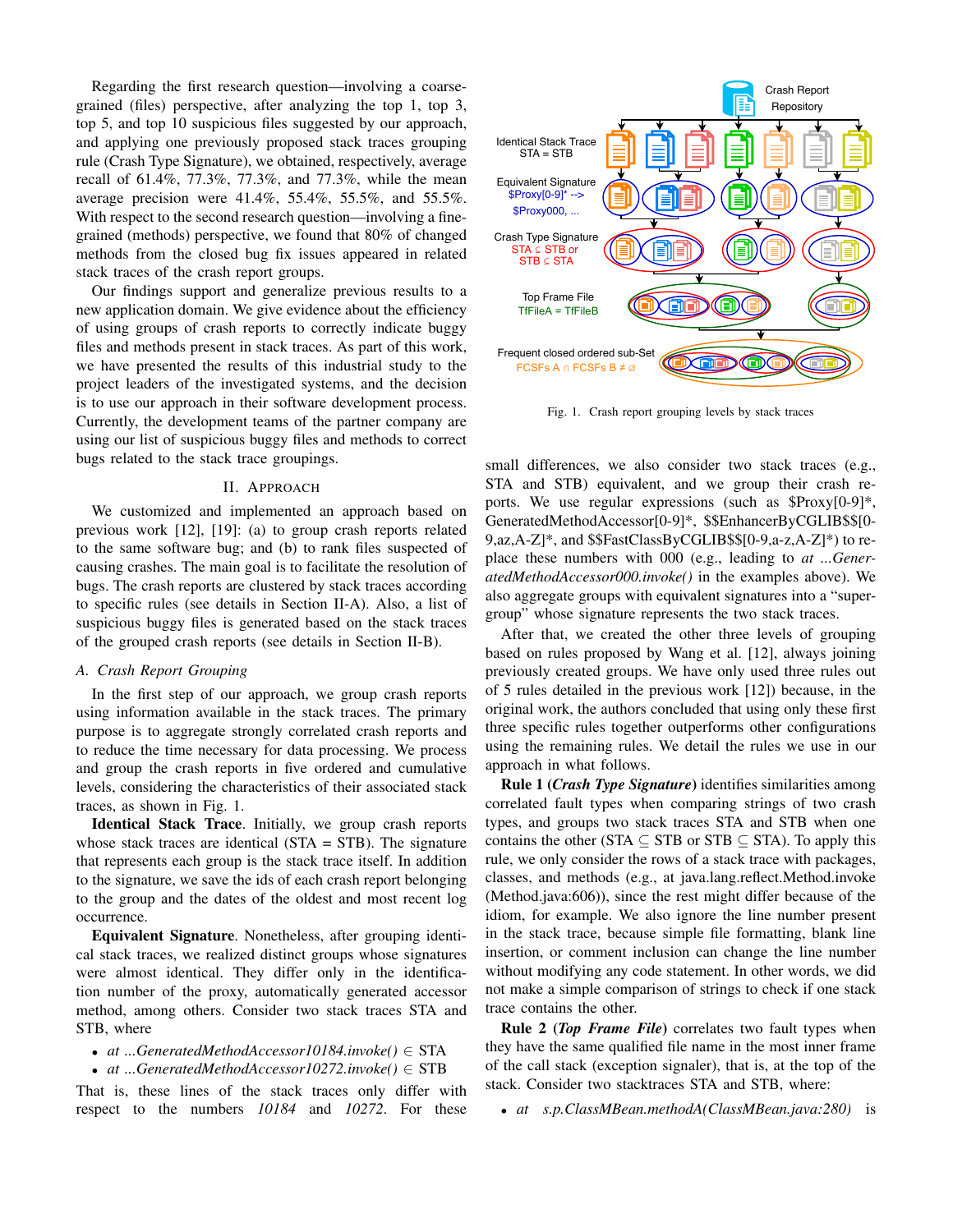the signaler of STA

• *at s.p.ClassMBean.methodB(ClassMBean.java:251)* is the signaler of STB

In both cases, the qualified file name is the same (*s.p.ClassMBean*). Rule 2 groups this kind of similar stack traces.

Rule 3 (*Frequent Closed Ordered Sub-Set*) takes into account whether two groups of crash reports have at least one common frequent closed ordered sub-sets of frames (FCSF), which is a type of frequent closed sequence [22], [23]. The idea of this rule is to correlate fault types whose majority of error stack traces have at least a subset of frequently called frames in the same order. For the resulting groups after the application of rule 2, we extracted the frequent closed ordered subsets of frames (FCSFs) using the Sparesort [24] implementation of the BIDE algorithm [22]. BIDE (BI-Directional Extension) is a general purpose and efficient algorithm for mining frequent closed sequences (in our case, sequences of stacktrace frames). We configure the BIDE parameters and thresholds using the same settings of a previous work [22].

#### *B. Ranking suspicious files and methods*

After grouping the crash reports using the procedures detailed in Section II-A, we mine information of the files present in the stack traces of the crash report groups. We use this information to rank the files that are more likely to produce the crashes in a given crash report group. To this end, our approach leverages three discriminative factors proposed by Wu et al. [19], though adapted to a coarse-grained level (files, instead of methods): Inverse Average Distance to Crash Point, Inverse Bucket Frequency, and File Frequency. In what follows, we detail these factors.

*Inverse Average Distance to Crash Point (IAD):* If a file appears closer to the crash point, it is more likely to cause the crash. The IAD factor measures how close a file is to the crash point:

$$
IAD(f, B) = \frac{1}{1 + \sum_{j=1}^{n} DCP_J(f)/n}
$$
 (1)

where *n* is the number of crash reports of group  $B$  and  $DCP<sub>i</sub>(f)$  is the shortest distance between the file f and the crash point in the stack trace of the  $j<sup>th</sup>$  crash report of group B.

*Inverse Bucket Frequency (IBF):* If a file appears in stack traces caused by many different faults, it is less likely to be the cause of a specific fault. The IBF factor measures the discriminative power of a file concerning all groups of crash reports:

$$
IBF(f) = log(\frac{\#B}{\#B_f} + 1)
$$
 (2)

where  $\#B$  is the total number of groups, and  $\#B_f$  is the number of groups whose stack traces contain the file  $f$ .

*File Frequency (FF)*: If a file often appears in stack traces caused by a particular fault, then it is likely to be the cause of this fault. The FF factor measures the frequency that a file appears in stack traces of a group of crash reports:

$$
FF(f,B) = \frac{N_{f,B}}{N_B} \tag{3}
$$

where  $N_{f,B}$  is the number of stack traces of group B that the file  $f$  appears.  $N_B$  is the total number of stack traces in group  $B$ .

The ranking of the suspicious files is accomplished using a combination of the three factors, generating a score for each file  $f$  present in the stack traces of group  $B$ :

$$
Score(f) = IAD(f, B) * IBF(f) * FF(f, B)
$$
 (4)

This method assigns higher scores to files that appear more often in stack traces in a group, less frequently in stack traces in other groups, and closer to the crash point. The rank of suspected files containing crashes that triggered the crash report group is generated by calculating the score of each file in the stack traces and sorting them in descending order.

*Suggesting suspicious methods*. Although we use an algorithm to rank the files, regarding methods we follow a different strategy. For each of the ranked files, we identified the methods that appeared in the stack traces of the respective group of crash reports and suggest them to the developers, showing the most frequent ones first. This decision was motivated by the lack of access to the source code repository during the initial stage of the study. Nonetheless, we show that, even without access to source code repositories, its is possible to identify both suspicious files and methods using stack traces only.

#### III. STUDY SETTINGS

The goal of this study is to investigate whether and to what extent information contained in crash reports can help developers locating bugs in enterprise web-based systems. Next, we present the details about the design of our industrial study. We first detail the research questions related to our investigation. Then, we present the characteristics of the analyzed projects/systems. Finally, we discuss our data collection and analysis procedures.

#### *A. Research Questions*

The following research questions are addressed in our study: *(RQ1) What is the performance of our stack-trace approach to identify buggy code files in Java web-based systems?* - This research question investigates if our crash report grouping based approach can contribute to identify code/class files responsible for system crashes more efficiently. In particular, our study focuses on large scale industrial web-based systems to analyze whether previous results are also maintained for this domain.

*(RQ2) To what extent do methods from the closed bug fix issues appear in the stack traces of the associated crash report group?* - In this research question, we investigate if the methods that were modified to fix bugs during the maintenance of the systems also appear in the list of methods suggested by our approach. The suggested methods of our approach are the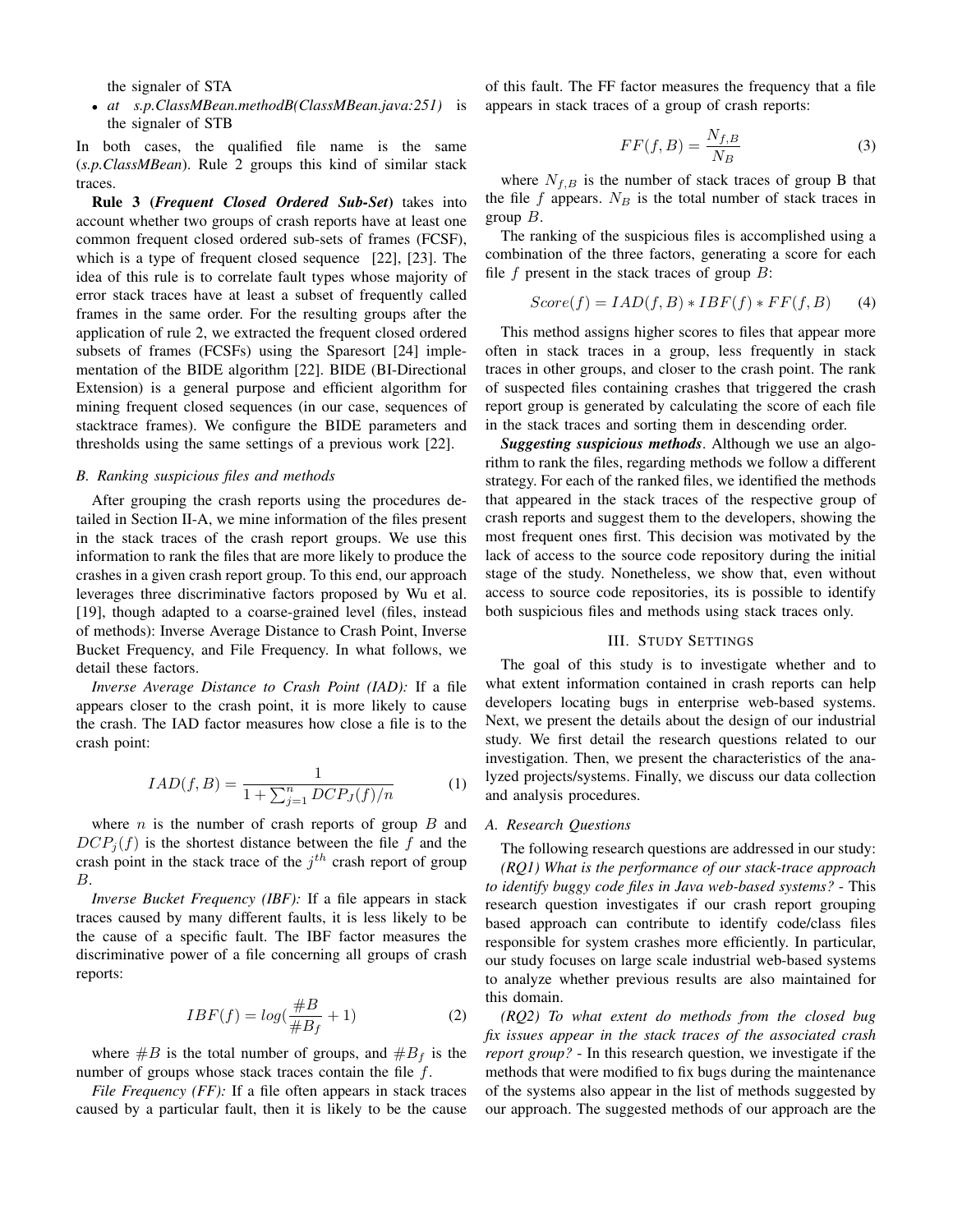most frequent in the stack traces of the grouped crash reports (Section II-B). This information might be useful to indicate if the possible faulty methods suggested by our approach are strongly related to the methods presented in the corrected bug issues of the systems.

#### *B. Target Systems*

We selected three large scale web-based Java systems as the target systems of our study. These systems were chosen for this study for two main reasons. First, regarding relevance, these are non-trivial systems in use for several years and their development teams keep track of crash reports in a database. They have also reported the difficulty to use the large amount of crash reports during the tasks of bug fixing. Second, regarding convenience, we have access to the crash reports and issue tracker tools of the target systems.

These web-based systems are used and customized by more than 50 government and academic institutions — supporting many and different business processes. They are implemented using mainstream Java enterprise technologies and frameworks, such as Java Server Faces, Spring, and Hibernate. Table I characterizes the target systems in terms of their size (i.e., number of classes and lines of code) and the average number of user requests (coming from a browser or a mobile app) per day in the main institution that use them. The company responsible for the development of the systems has about 120 developers and uses modern agile methodologies (scrum, kanban) and practices.

TABLE I TARGET SYSTEMS CHARACTERIZATION

| System           | Classes | Lines of code | Avg. No. of Daily Requests |
|------------------|---------|---------------|----------------------------|
| SYS <sub>1</sub> | 7.305   | 1.155.790     | 1.193.825                  |
| SYS <sub>2</sub> | 6.842   | 1,313,942     | 121.934                    |
| SYS3             | 3.827   | 667,810       | 79.264                     |
| Total            | 17.974  | 3.137.542     | 1,395,023                  |

## *C. Study Procedures*

In order to build a general understanding about the feasibility of using the stack trace for bug localization in the context of large scale web-based systems, we group crash reports, extract bug fix issues with stack traces and fixed files, link crash report groups with bug fix issues by stack traces, and, finally, we rank suspicious files. To answer RQ1, we evaluate the performance of the approach comparing the modified classes of resolved bug fix issues that have associated stack traces against a list of suspected buggy files that are present in the stack traces of the correlated crash reports. To answer RQ2, we obtained with the development team the fixed methods for each of the files identified by the approach, and we checked if they appear on the stack traces of the respective crash report group. Figure 2 shows an overview of the study procedure. Next we detail each step in the figure.

*Crash report grouping*. (Fig 2, Step 1) This step aims to group crash reports related to the same bug. In our study, we collect crash reports for all the studied systems from



Fig. 2. Study overview

a ElasticSearch instance that stores all the web requests with associated crash reports. Each crash report has a stack trace and an associated URL. We use the ElasticSearch Rest API to query the crash reports created between April and December/2019. We then cluster the crash reports according to the procedures detailed in Section II-A.

*Bug Fix Issue Extraction*. (Fig 2, Step 2) The purpose of this step is to identify the bug fix issues, modified code files to fix the bug, and stack traces that are used to link the issues with crash report groups. In our study, we used a specific RedMine plugin that keeps informations of the files that a bug fix has changed. We used the Redmine/Chiliproject Java API<sup>1</sup> project to query the Redmine Rest API and find the issues created and closed between April and December/2019, which are labeled as "Errors" or "Known defect" and with the status "Closed". These two labels are used to distinguish issues that refer to bugs from other kind of issues (new features, improvements, documentation, among others). In summary, we looked for resolved bug fix issues for each of the target systems.

We queried these issues, collecting those that had some stack trace reported, and Git merge request information. We performed these steps by removing HTML tags and using regular expressions to identify and extract the stack traces, Git revision numbers, operation types, and committed files. Typically, small stack traces are very generic and would be linked to multiple groups, confusing the results. Besides, they seemed incomplete when compared to the others, so we only collect stack traces with at least five frames. We also ignore files added to the source code during a commit, since they could not have appeared in the stack traces of the crash report groups once they did not exist. In short, our study focused only on Java files that were modified.

<sup>1</sup>https://github.com/taskadapter/redmine-java-api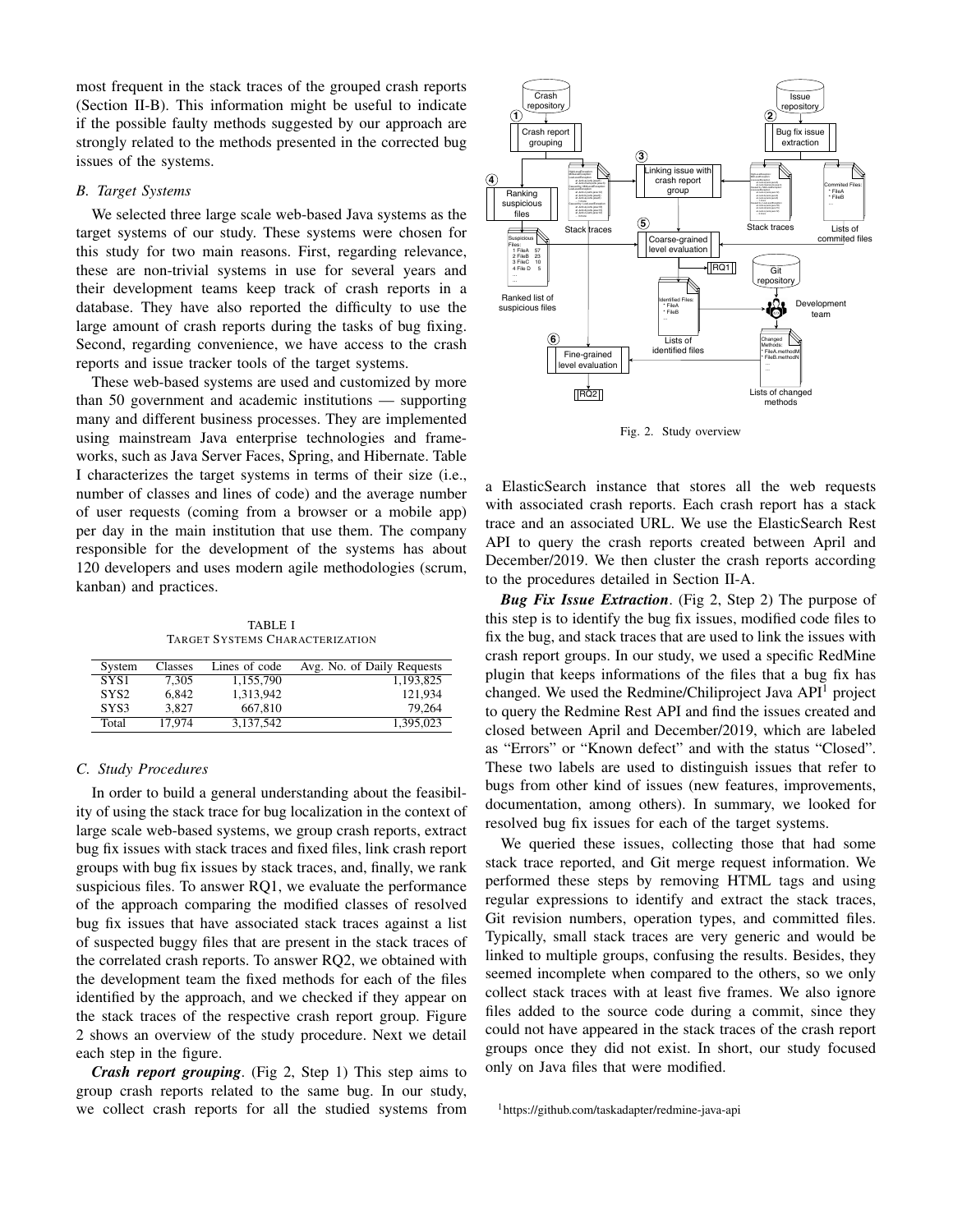*Linking Issues with CrashReport Groups*. (Fig 2, Step 3). We link an issue to a crash report group whenever a stack trace STR in an issue is similar to at least one stack trace STG of a crash report group. We used three criteria to identify similarities. The first checks whether there is any group of crash reports whose signature STG is precisely equal to the stack trace STR reported in the issue (*STR = STG*). The second verifies if some group has the same signature to the stack equivalent to STR (*Equivalent(STR) = STG*). Finally, we match the stack traces and crash report group signature by ignoring specific detailed messages of the system (*ST WithoutMessages(Equivalent(STR) = ST WithoutMessages(STG)*), since might differ because of the idiom.

*Ranking suspicious files*. (Fig 2, Step 4). In this step, for each crash report group linked to a bug fix issue, we ranked the suspicious files, following the procedures we detailed in Section II-B. We generate lists with the Top 1, 3, 5 and 10 suspicious files. Top N ranked lists only contain code files from each analyzed system, that is, we do not rank files from third-party libraries. We select the system files filtering them by package name.

*Coarse-grained level evaluation*. (Fig 2, Step 5) We evaluate the performance of our algorithm for ranking suspicious buggy files by comparing the ranked list of suspicious files with the list of committed files. We use the following metrics:

*Recall@N:* The percentage of pairs *(Issue, CrashReport-Group)* where at least one of the files changed to fix a failure was discovered by examining the Top N ( $N = 1, 3, 5, 10$ ) of the returned suspicious files. Thus, the higher the metric values, the better the fault localization performance.

*Mean Average Precision [25], [26]:* Mean of the average precision scores for a set of queries that quantifies the performance of information retrieval:

$$
MAP = \frac{\sum_{q=1}^{Q} AveP(q)}{Q}
$$
 (5)

where  $Q$  is the number of queries.

$$
AveP = \frac{\sum_{k=1}^{n} (P(k) * rel(k))}{number \ of \ relevant \ documents}
$$
 (6)

where  $P(k)$  is the precision at cut-off k in the list, and  $rel(k)$  is an indicator function equaling 1 if the item at rank  $k$  is a relevant document, and zero otherwise.

In our case, Q is the number of pairs *(Issue, CrashReport-Group)*. The *relevant documents* are the files changed to solve the Issue, and the queries are the Top N ( $N = 1, 3, 5, 10$ ) of the returned suspicious files for the CrashReportGroup. The higher the MAP value, the better the fault localization performance.

*Fine-grained level evaluation*. (Fig 2, Step 6). The purpose of this step is to verify whether the modified methods to fix the bug are among those suggested by our approach, that is, if they appear in the stack traces of the respective crash report group. For each one of the identified files, that is, the committed files present in the top N suspicious files, we request the development team to mine the Git code repository to identify the methods that have been changed in the bug-fixing commits. We then processed the stack traces of the groups that revealed buggy files to count the number of times a given method appears in the stack trace. We did this counting based on the full qualified name of methods, which includes the class and package names. We also compared the changed methods for each committed file with the methods present in the stack traces, to verify if they were the most frequent ones. Finally, we count how many methods from each of the identified files have appeared in the group's stack traces, even if it has not been changed in the commits.

### IV. RESULTS AND DISCUSSION

Here we present the main findings of our research. In Section IV-A we detail the assessment of our approach at the coarse-grained level (files), answering our first research question. In Section IV-B we present the results of our second assessment, at the fine grained-level (methods)—and thus answering our second research question.

### *A. First Assessment: Coarse-grained level*

To answer the first research question, we aggregate crash reports into groups, extract bug fix issues, and link them according to the steps described in Section III-C. For each group linked to an issue, we rank suspicious files based on stack traces. Finally, we compared the list of committed files to fix the bug with the ranked list of suspected buggy files from the crash report group linked to the issue.

The total number of crash reports processed for SYS1, SYS2, and SYS3 were, respectively, 74 331, 6547, and 4144. Table II shows the total of crash reports and the number of groups at each level, using identical stack trace criteria, equivalent signature, rule 1, rule 2, and rule 3. Note that the configuration *rule 1+2+3* formed a small number of groups, reducing the number of crash report groups from 575 (after applying rule 1+2) to 539 (after applying rule 1+2+3). It is important to observe that the rules are applied cumulatively. That is, we always use the Identical Stack Trace and Equivalent Signature rules before applying rule 1.

TABLE II CRASH REPORTS

|                  |                 | Identical       | Equivalent | Rule | Rule  | Rule    |
|------------------|-----------------|-----------------|------------|------|-------|---------|
| System           | CR <sup>a</sup> | ST <sup>b</sup> | SТ         |      | $1+2$ | $1+2+3$ |
| SYS1             | 74331           | 28374           | 7671       | 4409 | 334   | 308     |
| SYS <sub>2</sub> | 6547            | 3486            | 1009       | 745  | 123   | 121     |
| SYS3             | 4144            | 1961            | 1540       | 918  | 118   | 110     |
| Total            | 85022           | 33821           | 10220      | 6072 | 575   | 539     |

<sup>a</sup>Crash Report; <sup>b</sup>Stack Trace

We found 281(from a total of 3238 issues analyzed) bug fix issues with reported stack traces. In addition, 144 have both stack trace and associated code commits to fix the bug. In some cases, the stack traces are too small, they have less than five frames. Therefore we ignored them in the study. We also ignored non Java source code files linked to the bug-fixing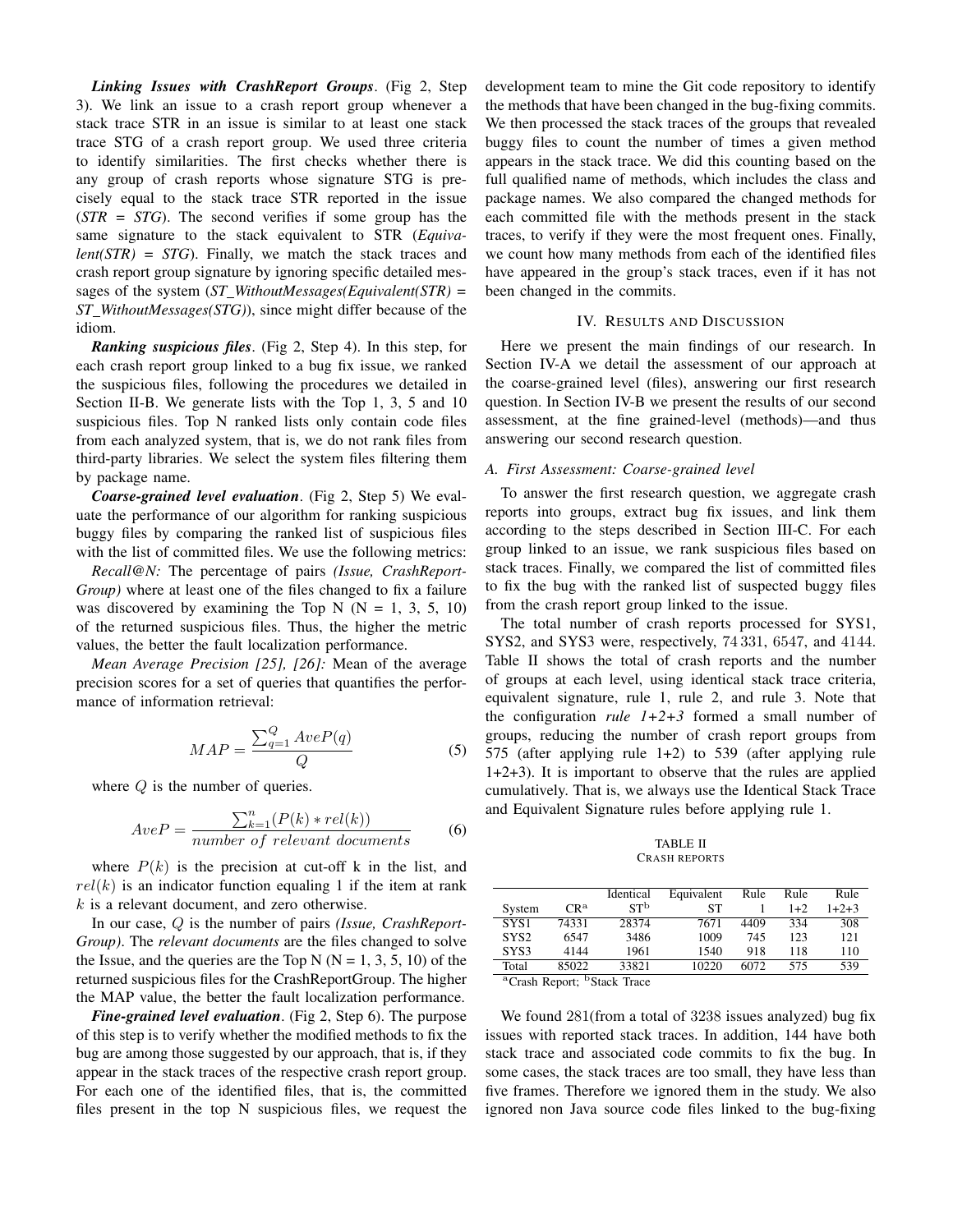commits. At the end, we selected 113 issues with stack traces with more than five frames, and whose bug fixes changed Java implementation files. Table III shows the number of (bug) fixed issues of each system, issues with reported stack traces by users or developers, issues with reported stack traces and changed files, and selected issues.

TABLE III **ISSUES** 

|                  | Issues with     | Issues with                                                  | Selected      |
|------------------|-----------------|--------------------------------------------------------------|---------------|
| System           | ST <sup>a</sup> | $ST^a \& CF^b$                                               | <b>Issues</b> |
| SYS1             | 158             | 98                                                           | 78            |
| SYS <sub>2</sub> | 96              | 31                                                           | 21            |
| SYS3             | 27              | 15                                                           | 14            |
| Total            | 281             | 144                                                          | 113           |
|                  |                 | <sup>a</sup> Reported Stack Trace; <sup>b</sup> Changed File |               |

The last step in the development of our dataset was to link the issues with the groups. We conducted the study with the application of rule 1, rules 1 and 2, and the three rules together. Table IV shows the number of pairs formed among issues and crash report groups, the number of distinct issues and groups for each system, taking into account the groups formed up to the application of rule 1, rule 1+2 and rule 1+2+3. The formed links involved  $6752 (8\%$  of the total) crash reports distributed in groups, and 113  $(40\% \text{ of the total of issues})$ with stack traces) selected bug issues. Using rule 1 only, some issues link to more than one group, so the number of groups (131) is greater than the number of issues (101), which is the same in all combinations, and more pairs between issues and crash report groups (132) are formed. Applying rule 2, some groups formed by rule 1 were aggregated into one, decreasing the number of groups (89) and pairs (111). It is important to mention that the number of issues linked to the same group has increased. Similar behavior occurred when we added the rule 3. However, the number of pairs has not changed since more than one issue has linked to the same group.

The average number of modified files per issue was 2.79 in our dataset, the median was 1 file, and the standard deviation of 5.22 files. In 62.37% of the cases, the issues had a single file modified, 2 files were changed in  $18.81\%$  of the cases, 3 files in  $3.9\%$  of the cases, 4 files in  $3.9\%$  of the cases, and more than 4 files in  $10.89\%$  of cases.

For each crash report group in our dataset, we rank the suspicious files and we evaluate the performance of the ranking approach comparing the Top N suspicious files with files effectively changed to fix the bug (committed files).

We measure the overall performance of our approach by calculating the recall and MAP metrics considering all pairs (Issue, CrashReportGroup) for the three systems. Fig. 3 shows the values found for the recall and MAP metrics, considering the ranked list of Top with 1, 3, 5, and 10 suspicious files. It also exhibits the values for these metrics when applying rules 1 alone (blue bars), rules 1 and 2 together (red bars), and the three rules together (brown bars). It is important to notice that rule 1 alone obtained superior values for the recall and precision metrics, and that it was possible to get the best results

for both metrics by analyzing only three suspicious files. The recall and MAP values decrease when we consider rules 1+2 and 1+2+3 for the Top 10 suspicious file configuration. Nonetheless, applying rules 1 and 2 together decreased the number of crash report groups from 6072 to 575. There is a clear trade-off here: although the approach for grouping crash reports reduces significantly the amount of information developers need to analyse, it leads to a negative impact on both metrics we use in our research (Recall@N and MAP).

We can also observe similar values for the recall and precision metrics when applying rule 1 for the Top 3, 5 and 10 suspicious files in Fig. 3. The reason for that is because of the use of Rule 1 (Crash Type Signature) groups very similar stack traces that keep stable the number of suspicious class files. With a smaller number of suspicious files to rank, during the comparison with the changed files from bug fix issues, they usually appear in the Top 3, and as a consequence, also in the Top 5 and 10, when applying rule 1.



Fig. 3. Mean of Recall and Precision

We also measured the number of distinct issues for which it was possible to identify at least one changed file. We did this to investigate if the number of distinct issues also varies depending on the rules. The higher the number of found distinct issues, the better the fault localization performance.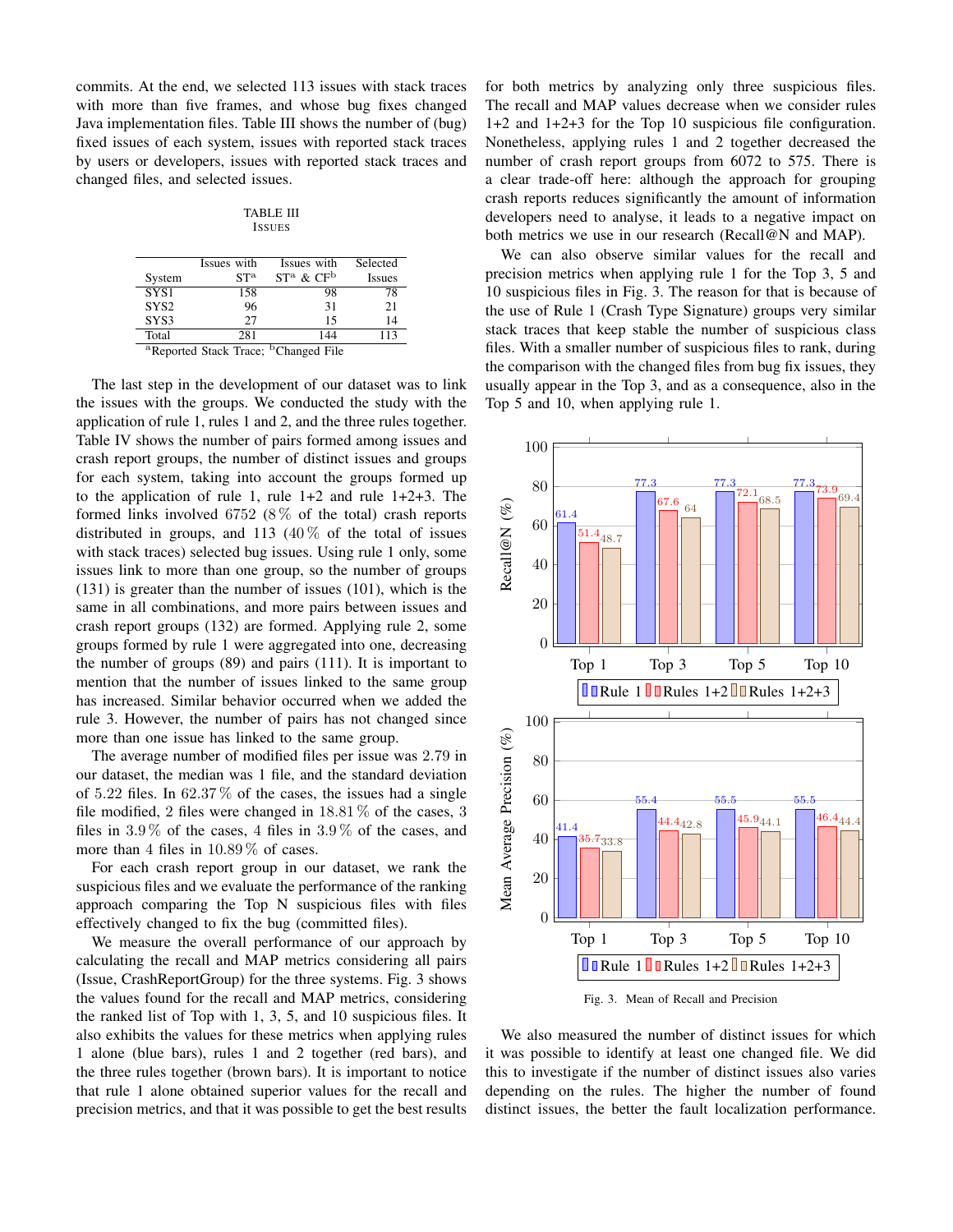| <b>TABLE IV</b>                                  |  |  |  |  |  |  |  |  |  |
|--------------------------------------------------|--|--|--|--|--|--|--|--|--|
| PAIRS FORMED WITH ISSUES AND CRASH REPORT GROUPS |  |  |  |  |  |  |  |  |  |

|                  | rule 1             |          |          |                    | rule $1+2$    |          | rule $1+2+3$ |               |                 |  |
|------------------|--------------------|----------|----------|--------------------|---------------|----------|--------------|---------------|-----------------|--|
| System           | Pairs <sup>a</sup> | Distinct | Distinct | Pairs <sup>a</sup> | Distinct      | Distinct | Pairs        | Distinct      | <b>Distinct</b> |  |
|                  |                    | Issues   | Groups   |                    | <i>Issues</i> | Groups   |              | <b>Issues</b> | Groups          |  |
| SYS1             | 98                 | 72       | 97       | 81                 | 72            | 62       | 81           | 72            | 53              |  |
| SYS <sub>2</sub> | 20                 | 19       | 20       | 19                 | 19            |          | 19           | 19            |                 |  |
| SYS3             | 14                 | 10       | 14       |                    | 10            | 10       |              | 10            | 09              |  |
| Total            | 32                 | 101      | 131      |                    | 101           | 89       | 111          | 101           | 79              |  |

a *(Issue, CrashReportGroup)*

Table V shows the total number of issues per system, and the number of distinct issues for which it was possible to identify at least one file that introduced a bug by looking at the first 1, 3, 5 and 10 suspicious files for each combination of rules analyzed. We can see that the number of issues decreases or remains the same in most cases when we add rules 2 and 3. For example, analyzing the Top 10 ranked list for SYS1, we found 57 issues using only rule 1. This value decreased to 53 issues when we added rule 2 and again decreased to 48 when rule 3 was added.

We also calculated recall and precision, considering only issues that had a maximum of three files modified to verify if the values changed significantly when the number of changed files per issue is smaller. In this case, the average of files changed per issue was 1.31, the median was 1, and the standard deviation was 0.56. Fig. 4 shows that the values of recall and precision metrics have improved in this scenario. Comparing with Fig. 3, we can see that the recall values varied between 0.31% and 3.26%, and the most significant differences obtained (80.5% to 77.3%) are related to the Top 3, 5, and 10 when applying only rule 1. The values of MAP varied more (between 4.35% and 8.06%) than the recall values, and the biggest differences also occurred applying only rule 1 - MAP values from 55.4% to 63.5%.

Answer to RQ1: Our study gives evidences that it is possible to identify faulty files from Java web-based systems after grouping crash reports exclusively based on stack traces. When considering the top 3, top 5, and top 10 files, it was possible to identify one of the buggy files (that is, the file developers changed to fix an issue) in 77% of the cases (when considering the application of rule 1).

Given the obtained results, we investigated the pairs (Issue, CrashReportGroup) for which no files modified to fix the error appeared in the Top 10 suspicious files. This fact occurred for 30 pairs (22.72%) when we applied only rule 1 and in all cases no modified files appeared in the stack traces of the groups linked to the issue. Applying the rules 1 and 2 together, we noticed that the same situation occurred for 29 pairs (26.12%), where for 5 of them, the modified file appeared above the Top 10. Applying the three rules together, for 11 of 34 pairs (30.63%), at least 1 modified files appeared above Top 10. We noticed that with the application of rules 2 and 3, more stack traces were grouped, increasing the number of suspicious files. As a consequence, there was a change in the rank of suspicious



Fig. 4. Mean of Recall and Precision, considering issues that had a maximum of three modified files

files, removing from the Top 10 some modified files that fixed the bug. This happens because unrelated groups share the same top frame file and consequently are aggregated by rule 2.

Finally, we investigated the reasons that lead rule 1+2+3 to merge only a small group of crash reports. We found that only 4.9% of are FCSFs common to at least two groups had source code files from one of the studied systems. We observe that most of the clusters built by rule 3 occurred because of generic FCSFs, consisting of files other than the source code of the system. A large number of method calls present in the stack traces are from third-party library classes such as Apache, Java Server Faces, Hibernate or libraries developed by the company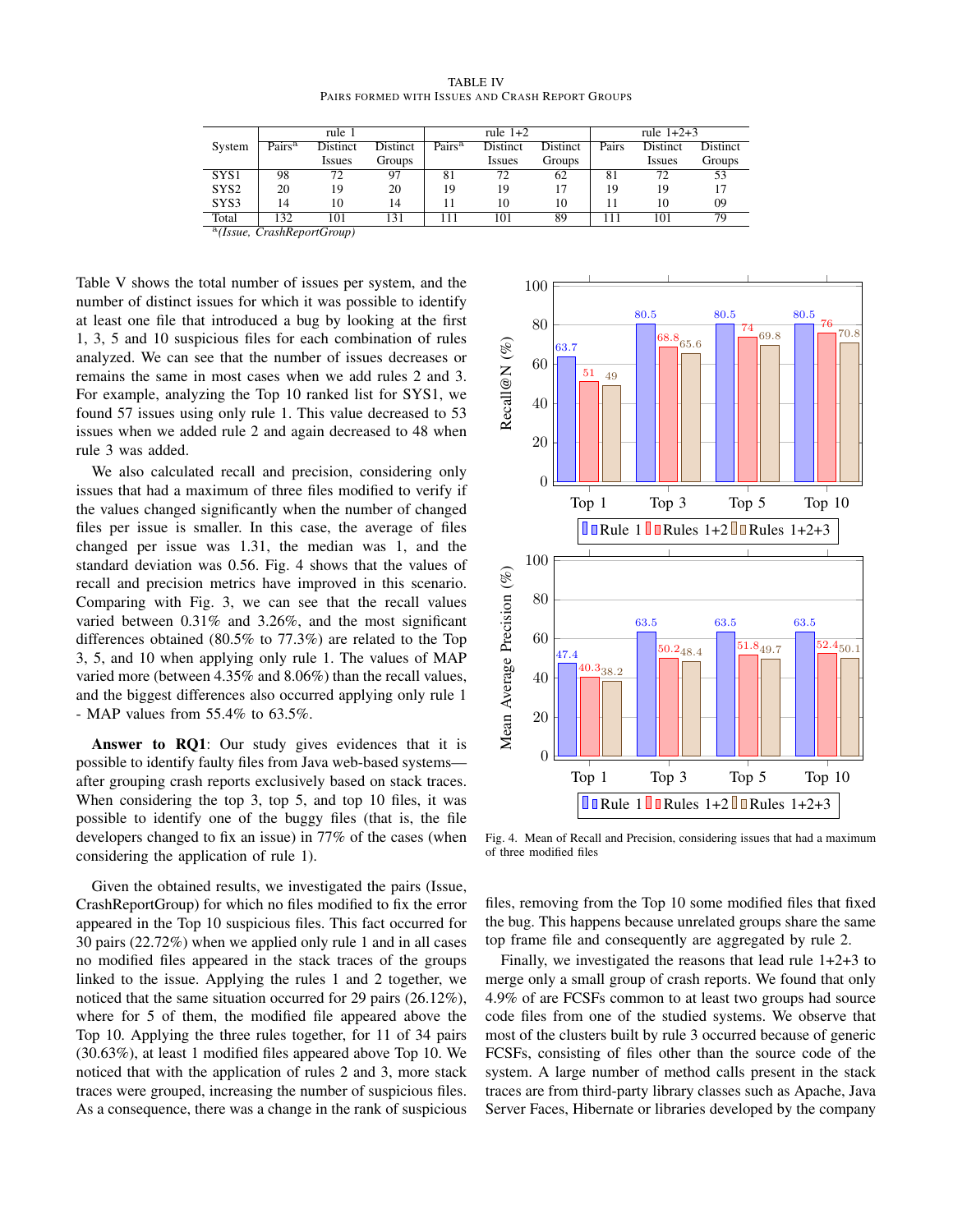|                  |              | Distinct issues found |                       |      |           |             |     |              |           |               |     |       |                   |
|------------------|--------------|-----------------------|-----------------------|------|-----------|-------------|-----|--------------|-----------|---------------|-----|-------|-------------------|
| System           | <i>ssues</i> | Rule                  |                       |      |           | Rules $1+2$ |     |              |           | Rules $1+2+3$ |     |       |                   |
|                  |              | Top                   | $\Gamma$ <sub>O</sub> | 1op. | 10<br>Top | $\Gamma$ op | Top | Top          | 10<br>Top | Top           | Top | Top 5 | Top <sub>10</sub> |
| SYS1             | 72           | 43                    | 57                    | J.   | ◡         | 36          | 49  | ◡            | 53        | 34            | 46  | 48    | 48                |
| SYS <sub>2</sub> | 19           |                       | 14                    |      | 14        |             |     |              |           | 10            |     | 14    |                   |
| SYS3             | 10           |                       | $\overline{ }$        |      |           |             |     |              |           |               |     |       |                   |
| Total            | 101          | 61                    | 78                    | 78   | 78        | 50          | 69  | $\mathbf{a}$ | 75        | 49            | 65  | 69    | 70                |

itself and shared by various applications. This generic FCSFs may have caused the union of unrelated crash report groups.

#### *B. Second Assessment: Fine-grained level*

In collaboration with the development teams of the systems, we extracted the name of the methods that have been changed in the bug-fixing commits by mining these information from the issue tracker system and Git code repository. After that, we checked whether those methods appear on the list of suggested methods of our approach. The list represents the methods that appeared most frequently in the stack traces of the respective crash report group. Finally, we checked how many methods from each of the identified files were present on the stack traces of the respective crash report group.

Fig. 5 shows the frequency of changed methods from bug fix issues in stack traces of the crash report groups. It is possible to see that about 80% of the changed methods (the methods developers changed to fix a bug) appeared in the stack traces of the crash report groups with some variation depending on the considered rules. In particular, we found 79.53% of changed methods when using rule 1, 82.5% using rule 1+2, and 82.1% using rule  $1+2+3$ .

Fig. 5 also highlights if the changed methods in the bug fix issues have been found as the most frequent, as frequent as other methods, or the least frequent in the stack traces groups. Our research reveals that the method changed to fix a bug is the most frequently found on stack traces of the crash report groups (from 55.79% to 57.48%) when compared to other methods of the same buggy file that also appears in stack traces. In addition, the changed methods that appeared the same number of times as other unchanged methods were present between 17 and 28 times in the stack traces groups. In only 8 cases, which occurred when applying rules 1 and 2, or rules 1, 2 and 3 together, the modified methods were not the most frequent, that is, some other unchanged method of the same file appeared more often.

Fig. 6 shows how many methods from each of the identified files were present on the stack traces of the respective crash report group considering the different rules. Regarding the groups formed only by rule 1, a single method of the changed file appeared in the stack traces in 62.20% of the cases. In 29.92%, two methods were found, and three or more appeared in 7.87%. We obtained very similar results using rules 1 and 2 in conjunction or the three rules together, a single method of the file appeared in stack traces in about 48% of cases. Two methods were found in about 25% of the stack traces, and we



Fig. 5. Frequency of changed methods in crash report groups

also found three or more methods in about 25% of the cases. These results suggest that in most cases (between 74% and 92%) one or two methods from an changed file appear in the stack traces of the crash report groups.



Fig. 6. Percentage of methods of the identified files present in crash report groups

Answer to RO2: Our study suggests that from 79.53% to 83.51% of the changed methods appear in stack traces of the associated crash report group, depending on the considered set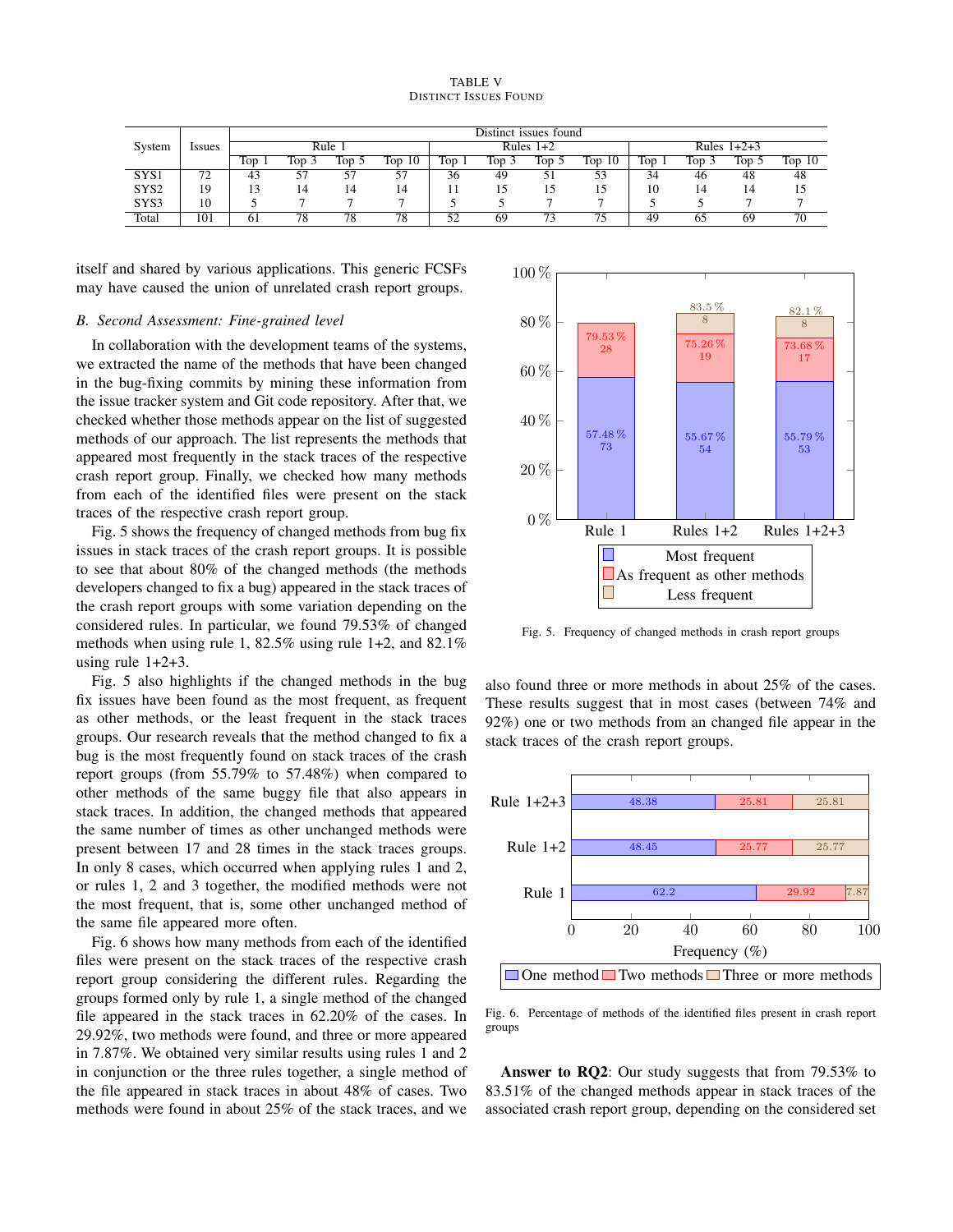of rules. This finding supports previous research work, highlighting that crash reports are an effective asset for locating the root cause of bugs in both coarse and fine-grained scenarios.

We believe that the cases (between 16.49% and 20.47%) where changed files (see Fig. 5) were identified and no modified methods appeared in the stack traces from crash report groups are related to the fact that the methods that contain crash faults do not always reside in the crash stack traces, as described in [1], [19]. Additionally, the failure may not be located in a method. It may reside, for example, in annotations related to object-relational mapping or to control transient object instances.

## V. THREATS TO VALIDITY

*Construct validity threats.* We may have made measurement errors since we extracted stack traces and changed files to fix bugs by parsing Redmine HTML issues reports. We also obtained data from stack traces to group them using regular expressions, and we map issues to crash report groups using string matching. In order to mitigate such threats we have carefully codified and tested our implementation. Bug fixing commits can also have changes associated to code refactoring. Because they are associated with bug fixing issues, it is expected that a high number of the methods associated with them are really fixing bugs. In our study, 72% of the bug fixing commits have only one method modified, 17.5% have two modified methods, and 10.5% have three or more modified methods, thus showing a high probability that most of the methods are associated with bugs.

*Internal Validity Threats.* We have extracted information from the stack traces and changed files to fix bugs posted by users, developers, and webhooks<sup>2</sup> in Redmine. These pieces of information may not be complete, and the quality of data could affect fault localization performance.

*External Validity Threats.* These threats concern the possibility to generalize our results. We examined issues and crash reports for three systems developed by a single company that used the same technology to implement them. These systems might represent the characteristics of a specific group of software such as Java web-based information systems. Additional studies need to be accomplished with other webbased systems in order to generalize our findings.

#### VI. RELATED WORK

Dhaliwal et al. [21] verified that stack trace analysis of bug reports reported automatically by Firefox can help to identify between 57% and 80% of bugs. They also proposed a new approach to group crash reports based on the similarity of stack traces, creating the Trace Diversity metric, inspired by the Levenshtein distance. They established a threshold to consider that two elements belong to the same subgroup. The method used by the Firefox team groups the crash reports using the top method signature in the failing stack trace. The increment proposed by Dhaliwal et al. [21] uses the similarity of the stack traces to create subgroups, facilitating the location and correction of the error by the developers. The study reports a reduction of 5% in the error correction time.

Wang et al. [12] evolved the work previously published [11], adding two more rules to the three that they had previously proposed. They obtained significant results in the empirical study with data from Firefox and Eclipse projects. They identified fault correlation groups using stack trace information with precision of 91% and recall of 87% for Firefox, and precision of 76% and recall of 61% for Eclipse. Our work uses the first three rules proposed by them to group crash reports using stack traces [11]. The main difference is that they started from the crash types generated by Socorro - the Mozilla's Crash Reporting System [3], and applied the rules to correlate these crash types. We build our groups from the beginning, so we made some adaptations like creating groups using rules 1 and 2. After that, we extract the FCSFs for each of those groups and then regroup using rule 3. We did not measure the performance of our grouping method to compare with the studies of Wang et al. since we found only two occurrences of issues marked as duplicate or related in our dataset. The two other rules proposed by them use occurrence times of crash events and textual similarity among user comments about the crash events to identify correlations among types of failures. We do not discuss either aspect of our work. The algorithm to locate and rank buggy files proposed in their study achieved 42% of precision and 62% of recall for Firefox, along with 50% of precision and 52% of recall for Eclipse, analyzing the Top 3 suggested files. The recall value increased when they analyzed the Top 10 candidates, getting 92% for Firefox and 90% for Eclipse. In our study, we obtained better results for Top 3 using the rule 1, being able to find at least one of the modified files to correct the bug in 77.3% of the cases and with a mean average precision of 55.4%. Analyzing the Top 10 suspicious files, the best value of recall was 77.3%, with MAP of 55.5%, also using the rule 1.

Wu et al. [19] proposed a method called CrashLocator to locate faulty functions by using an approach to expand crash stack information and generate approximate crash traces by discovering defective functions that are not present in the stack trace. Four factors are used to locate faults: function frequency, inverse bucket frequency, inverse average distance to crash point, and function's lines of code. They used Mozilla Foundation's runtime failure data and found 50.6%, 63.7% and 67.5% of failures while examining the Top 1, 5 and 10 functions recommended by the CrashLocator. They also improved Recall@10 metric values ranging from 23.2% to 45.8% when compared to conventional methods that only analyze the stack trace. In our work, we take inspiration from three of the four discriminative factors proposed by them, since no source code analysis was done. The granularity level studied by us (files) was greater than the researched by them (methods). We also did not expand the crash stack, that is, we only grouped crash reports based on the files found in the stack traces. We obtained the best mean recall results of 61.4%, 77.3%, and 77.3%, and MAP of 41.4%, 55.5%, and

<sup>2</sup>https://developer.github.com/webhooks/